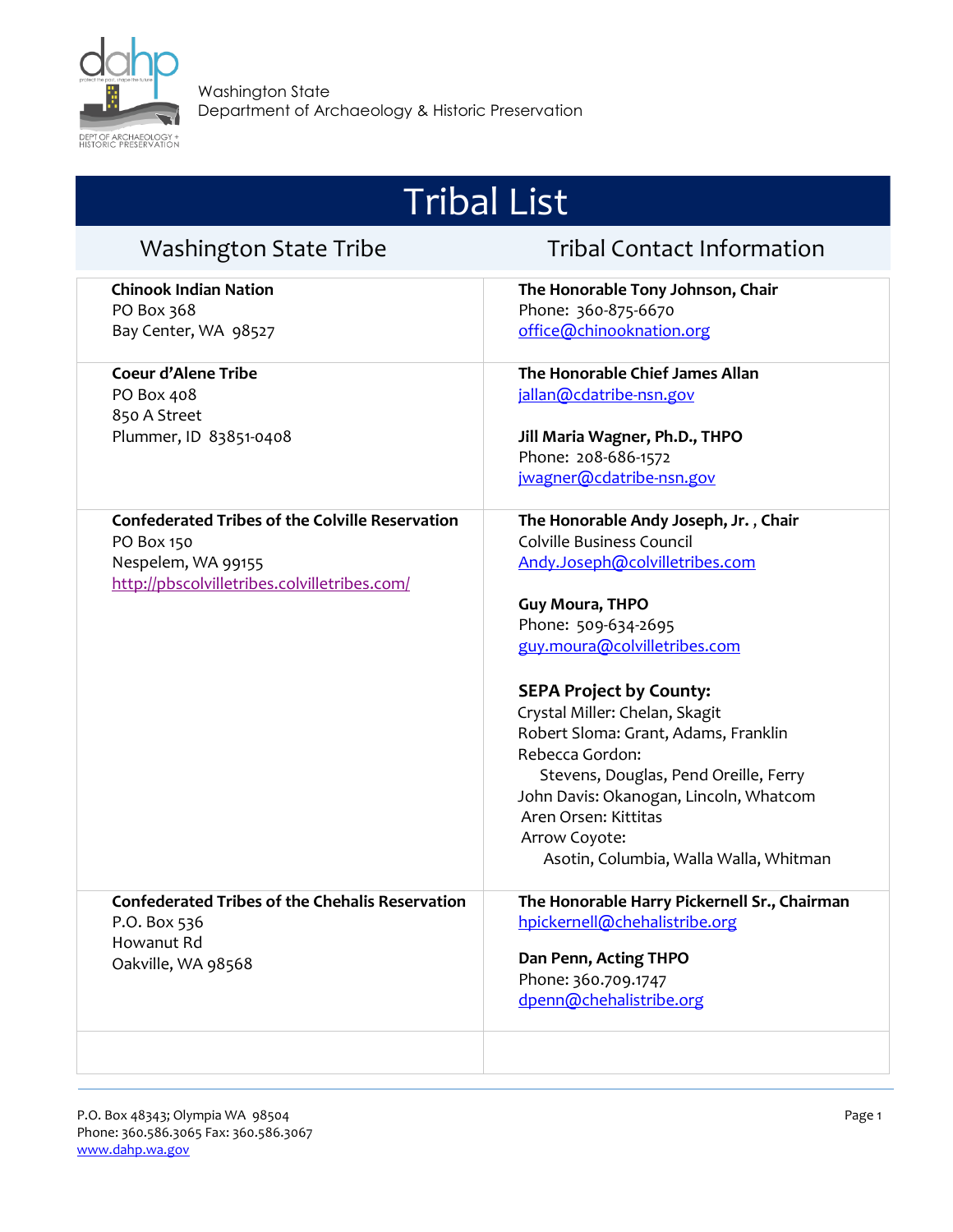

Washington State

Department of Archaeology & Historic Preservation

|                                                                                                                         | <b>Tribal List</b>                                                                                                                                                                                                                                                                                                                                                                                                                                                                                |
|-------------------------------------------------------------------------------------------------------------------------|---------------------------------------------------------------------------------------------------------------------------------------------------------------------------------------------------------------------------------------------------------------------------------------------------------------------------------------------------------------------------------------------------------------------------------------------------------------------------------------------------|
| <b>Washington State Tribe</b>                                                                                           | <b>Tribal Contact Information</b>                                                                                                                                                                                                                                                                                                                                                                                                                                                                 |
| <b>Confederated Tribes of the Grande Ronde</b><br>8720 Grand Ronde Road<br>Grand Ronde, OR 97347<br>info@grandronde.org | The Honorable Cheryle Kennedy, Chairwoman<br>Cheryle.kennedy@grandronde.org<br><b>Chris Bailey, Cultural Protection Coordinator</b><br>Tribal Historic Preservation Office<br>Phone: 503.879.1675<br>Chris.Bailey@grandronde.org<br>thpo@grandronde.org                                                                                                                                                                                                                                           |
| <b>Confederated Tribes of the</b><br><b>Umatilla Indian Reservation</b><br>46411 Timíne Way<br>Pendleton, OR 97801      | The Honorable Lindsey X. Watchman, Chair<br><b>Teara Farrow Ferman, Manager</b><br><b>Cultural Resources Protection Program</b><br>Phone: 541-276-2447<br>tearafarrowferman@ctuir.org<br><b>Ashley Morton, Archaeologist</b><br>AshleyMorton@ctuir.org<br>Carey Miller, Archaeologist/THPO<br>careymiller@ctuir.org<br>Bambi Rodriguez, Assistant Program Manager<br>bambirodriguez@ctuir.org<br>Jennifer Karson Engum, Cultural<br>Anthropologist/NAGPRA Coordinator<br>jenniferkarson@ctuir.org |
| <b>Confederated Tribes and Bands</b><br>of the Yakama Nation<br>PO Box 151<br>Toppenish WA 98948<br>509-865-5121        | The Honorable Delano Saluskin, Chairman<br>Delano.saluskin@yakama.com<br><b>Casey Barney, THPO</b><br>PO Box 151<br>Toppenish, WA 98948                                                                                                                                                                                                                                                                                                                                                           |

Phone: 509-865-5121 ext 4737 [Casey\\_Barney@yakama.com](mailto:Casey_Barney@yakama.com)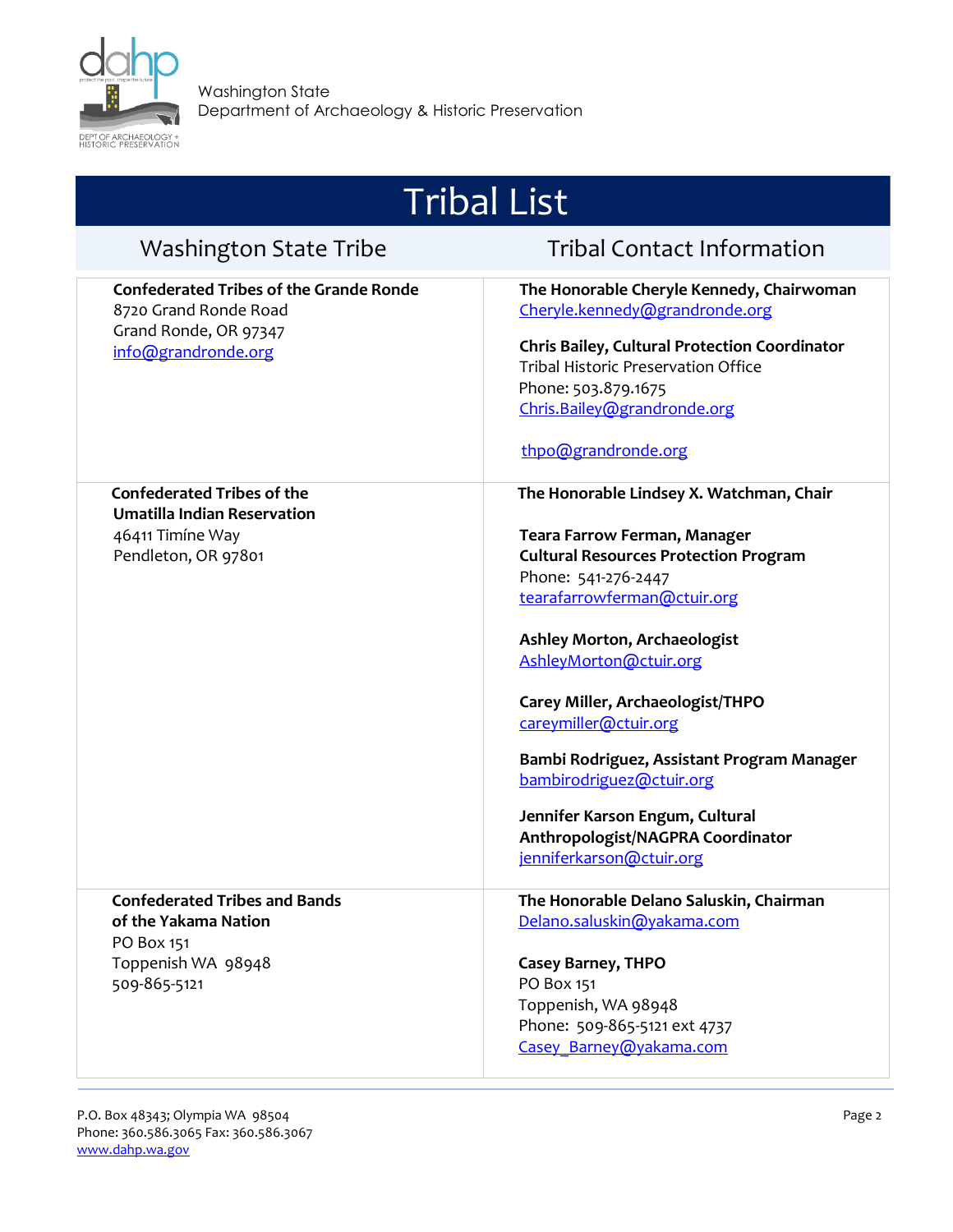

| <b>Washington State Tribe</b>                                                                               | <b>Tribal Contact Information</b>                                                                                                                                                                                                                                                                                                                     |
|-------------------------------------------------------------------------------------------------------------|-------------------------------------------------------------------------------------------------------------------------------------------------------------------------------------------------------------------------------------------------------------------------------------------------------------------------------------------------------|
|                                                                                                             | Jerry Meninick, Deputy Director of Cultural<br><b>Resources</b><br>jerry_meninick@yakama.com<br>Phone: 509-865-5121<br>Holly Shea Barrick, Archaeologist<br>Dept. of Natural Resources<br>Phone: 509-881-7091<br>barh@yakamafish-nsn.gov<br>Casey Barney, Interim Program Manager<br>Casey Barney@yakama.com                                          |
| <b>Confederated Tribes of Warm Springs</b><br>PO Box 460<br>Warm Springs, OR 97761                          | The Honorable Jonathan Smith Sr.<br><b>Tribal Council Chair</b><br><b>General Email Notifications</b><br>THPO@ctwsbnr.org<br><b>Robert Brunoe, THPO</b><br>robert.brunoe@ctwsbnr.org<br><b>Christian Nauer, Cultural Resources</b><br>christian.nauer@ctwsbnr.org                                                                                     |
| <b>Cowlitz Indian Tribe</b><br>PO Box 2547<br>Longview WA 98362<br>Phone: 360-577-8140<br>Fax: 360-577-6207 | The Honorable David Barnett, Executive General<br><b>Council Chair</b><br>206-707-5765<br>DBarnett@TC.Cowlitz.org<br>Seth Russell, THPO Cultural Resources Dept<br>360-353-9924<br>srussell@cowlitz.org<br>Rita Asgeirsson, Cultural Resources<br>360-575-6226<br>RAsgeirsson@cowlitz.org<br><b>Project Consultations</b><br>permitreview@cowlitz.org |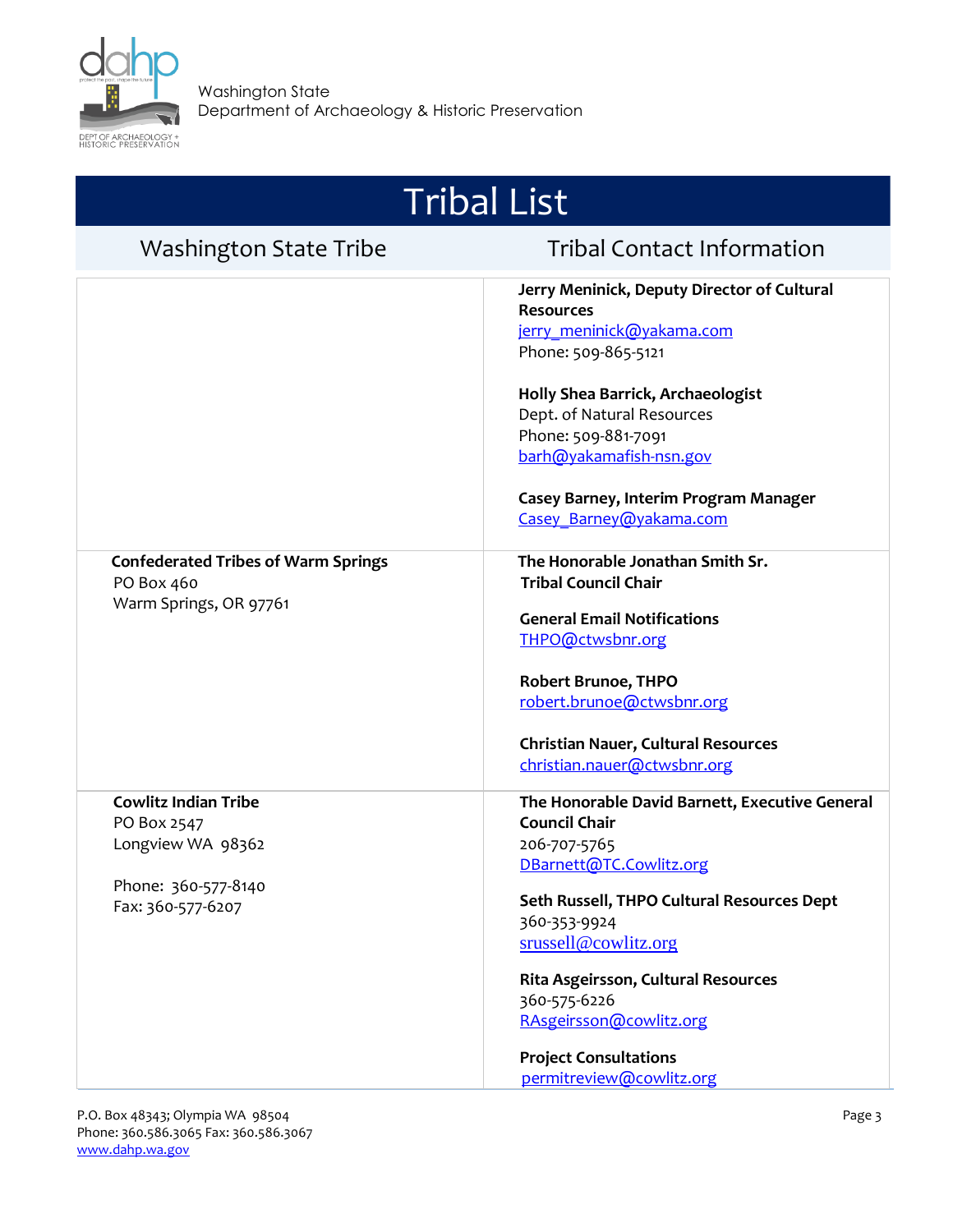

| <b>Washington State Tribe</b>                                                | <b>Tribal Contact Information</b>                                                                                                                                                                                                                                                                                    |
|------------------------------------------------------------------------------|----------------------------------------------------------------------------------------------------------------------------------------------------------------------------------------------------------------------------------------------------------------------------------------------------------------------|
| <b>Duwamish Tribe</b><br>4705 W. Marginal Way S.W.<br>Seattle, WA 98106-1514 | The Honorable Cecile Hansen, Chair<br>Phone: 206-431-1582<br>cecile@duwamishtribe.org                                                                                                                                                                                                                                |
|                                                                              | <b>General inquiries:</b><br>duwamishtribe@duwamishtribe.org                                                                                                                                                                                                                                                         |
| <b>Hoh Indian Tribe</b><br>PO Box 2196<br>Forks, WA 98331                    | The Honorable Dawn Gomez, Chair<br>Dawn.gomez@hohtribe-nsn.org<br>Julie Ann Koehlinger<br>Interim Natural Resources Director<br>Phone: (360) 780-0551                                                                                                                                                                |
|                                                                              | julie.koehlinger@hohtribe-nsn.org<br><b>Bryan Cole, THPO</b><br>bryan.cole@hohtribe-nsn.org                                                                                                                                                                                                                          |
| Jamestown S'Klallam Tribe<br>1033 Old Blyn Hwy<br>Sequim, WA 98382-9342      | The Honorable Ron Allen, Chair<br>Phone: (360) 683-1109<br>rallen@jamestowntribe.org<br><b>Allie Taylor</b><br><b>Tribal Historic Preservation Officer</b><br>Office Phone: (360) 681-4638<br>ataylor@jamestowntribe.org<br>Jessica Payne, Jamestown Tribe COO<br>Phone: (360) 681-4657<br>jpayne@jamestowntribe.org |
| <b>Kalispel Tribe</b><br>PO Box 39<br>Usk, WA 99180-0039<br>$(509)$ 445-1147 | The Honorable Glen Nenema, Chair<br>Phone: (509) 445-1147<br>Kevin Lyons, Cultural Resources Program Mgr.<br>Phone: (509) 445-1147<br>kjlyons@kalispeltribe.com                                                                                                                                                      |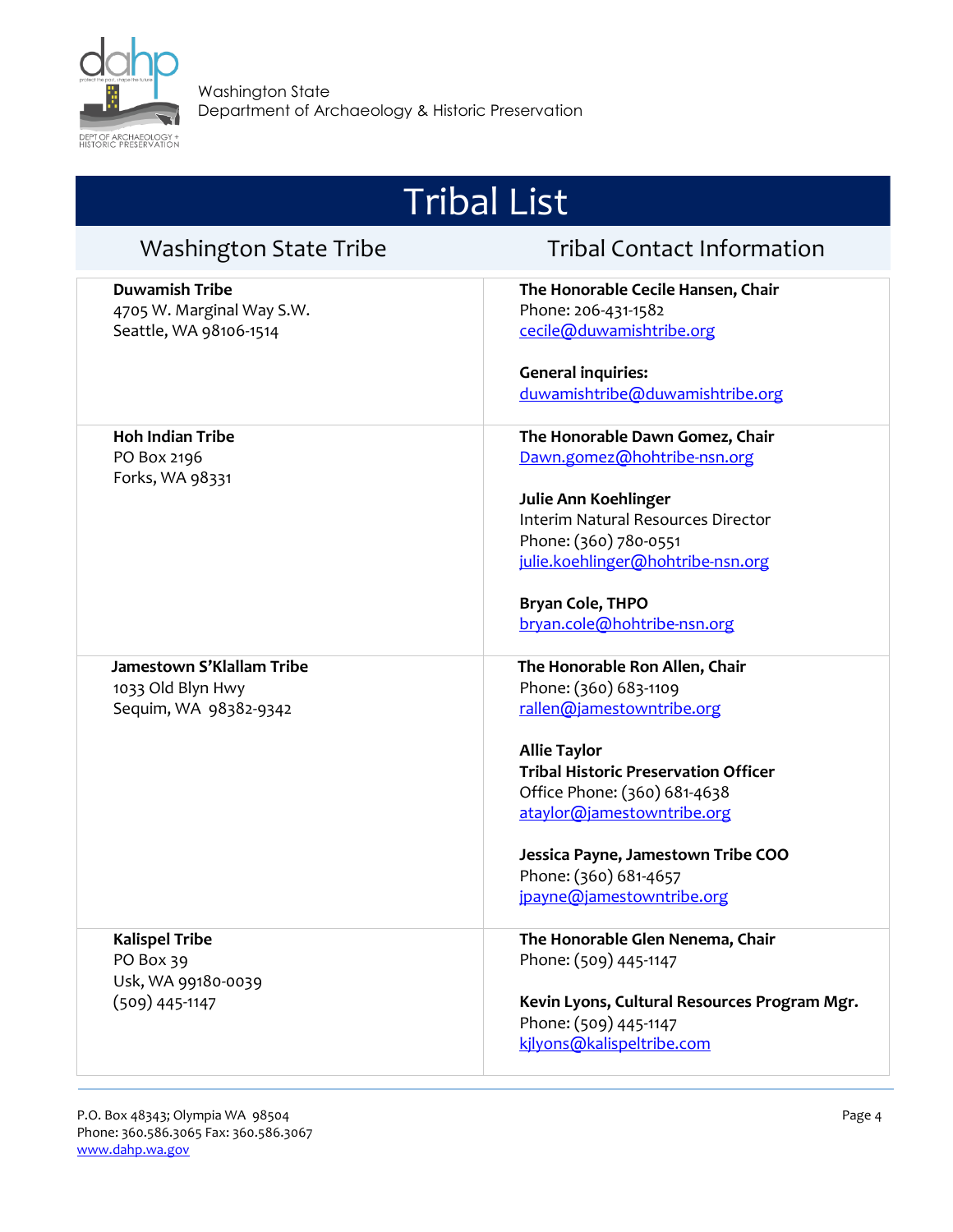

| <b>Washington State Tribe</b>                                                | <b>Tribal Contact Information</b>                                                                                                                                                                                                                                                                                                                                                                                                                   |
|------------------------------------------------------------------------------|-----------------------------------------------------------------------------------------------------------------------------------------------------------------------------------------------------------------------------------------------------------------------------------------------------------------------------------------------------------------------------------------------------------------------------------------------------|
| <b>Kikiallus Indian Nation</b><br>2103 Harrison NW #143<br>Olympia, WA 98502 | <b>Kurt Weinreich</b><br><b>Cultural Resources</b><br>Phone: (360) 956-3742<br>Kurtweinreich@gmail.com                                                                                                                                                                                                                                                                                                                                              |
| Lower Elwha Klallam Tribe<br>2851 Lower Elwha Road<br>Port Angeles, WA 98363 | The Honorable Frances Charles, Chair<br>fgcharles@elwha.nsn.us<br>Bill White, Archaeologist, Cultural Resources<br>Phone: (360) 460-1617<br>bill.white@elwha.nsn.us                                                                                                                                                                                                                                                                                 |
| <b>Lummi Nation</b><br>2665 Kwina Road<br>Bellingham, WA 98226-9298          | The Honorable William Jones Jr., Chair<br>williamj@lummi-nsn.gov<br>Salena Phair-Gomez, Executive Assistant to<br><b>Chairman Jones</b><br>Phone: 360-312-2146<br>salenapg@lummi-nsn.gov<br>Please contact Salena if you need to contact<br>Chairman Jones directly<br>Lena Tso<br><b>Tribal Historic Preservation Officer</b><br>Phone: 360-312-2257<br>lenat@lummi-nsn.gov<br><b>Tamela Smart</b><br>Phone: 360-312-2253<br>TamelaS@lummi-nsn.gov |
| <b>Makah Tribe</b><br>PO Box 160<br>Neah Bay, WA 98357                       | The Honorable Timothy Greene, Chair<br>makah@centurytel.net<br><b>Janine Ledford</b><br><b>Tribal Historic Preservation Officer</b><br>Phone: 360-645-2711<br>mcrcjanine@centurytel.net                                                                                                                                                                                                                                                             |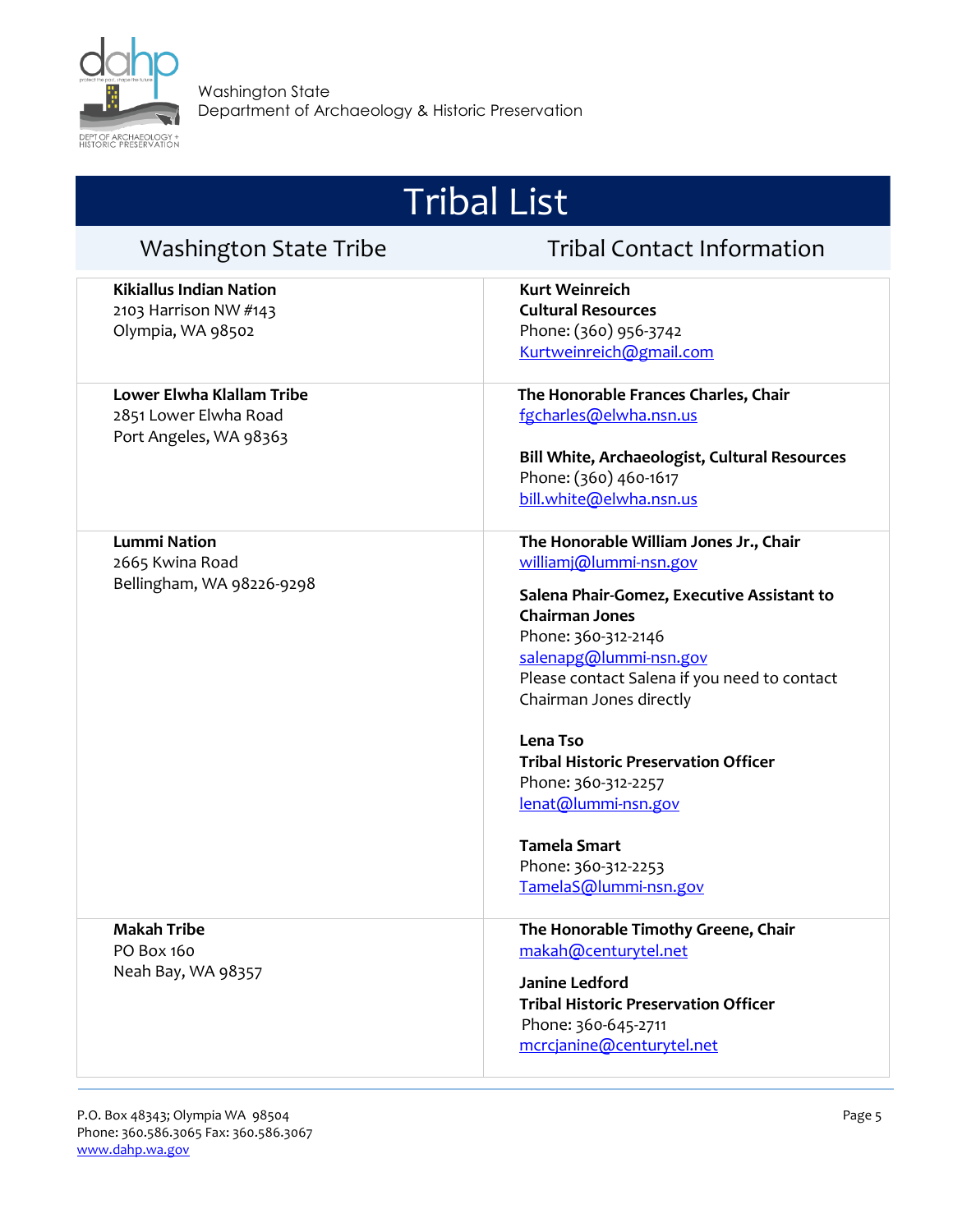

| <b>Tribal List</b>                                                                                |                                                                                                                                                                                                                                                                                                                                                                                                                         |
|---------------------------------------------------------------------------------------------------|-------------------------------------------------------------------------------------------------------------------------------------------------------------------------------------------------------------------------------------------------------------------------------------------------------------------------------------------------------------------------------------------------------------------------|
| <b>Washington State Tribe</b>                                                                     | <b>Tribal Contact Information</b>                                                                                                                                                                                                                                                                                                                                                                                       |
| <b>Marietta Band of the Nooksack Tribe</b><br>1827 Marine Drive<br>Bellingham, WA 98226           | The Honorable Robert Davis, Jr. Chief<br>Phone: 360-752-0563<br>The Honorable Ross Cline, Sr., Chair                                                                                                                                                                                                                                                                                                                    |
| PO Box 157<br>Deming, WA 98244-0157                                                               | <b>Trevor Delgado</b><br><b>Tribal Historic Preservation Officer</b><br>Phone: 360-592-5176 x 3234<br>tdelgado@nooksack-nsn.gov                                                                                                                                                                                                                                                                                         |
| <b>Muckleshoot Indian Tribe</b><br>39015 172nd Avenue SE<br>Auburn, WA 98092                      | The Honorable Jaison Elkins, Chair<br>Jaison.elkins@muckleshoot.nsn.us<br>Laura Murphy, Archaeologist<br><b>Cultural Resources</b><br>Phone: 253-876-3272<br>laura.murphy@muckleshoot.nsn.us                                                                                                                                                                                                                            |
| <b>Nez Perce Tribe</b><br>PO Box 365<br>Lapwai, ID 83540                                          | The Honorable Samuel Penney, Chairman<br>208-843-2253<br>208-843-7342<br>Aaron Miles, Sr. Acting Director<br><b>Cultural Resources Program</b><br>Phone: 208-621-3847<br>2moon@nezperce.org<br>Keith "Pat" Baird, THPO & Tribal Archaeologist<br>Phone: 208-621-3851<br>keithb@nezperce.org<br>Josiah Pinkham, Cultural Resources<br>Phone: 208-621-3848<br>Nakia Williamson, Cultural Resources<br>Phone: 208-621-3850 |
| <b>Nisqually Indian Tribe</b><br>Tribal Historic Preservation Office<br>4820 She-Nah-Num Drive SE | The Honorable Willie Frank III, Chair<br>360-456-5221 Ext. 1254<br>frank.willie@nisqually-nsn.gov                                                                                                                                                                                                                                                                                                                       |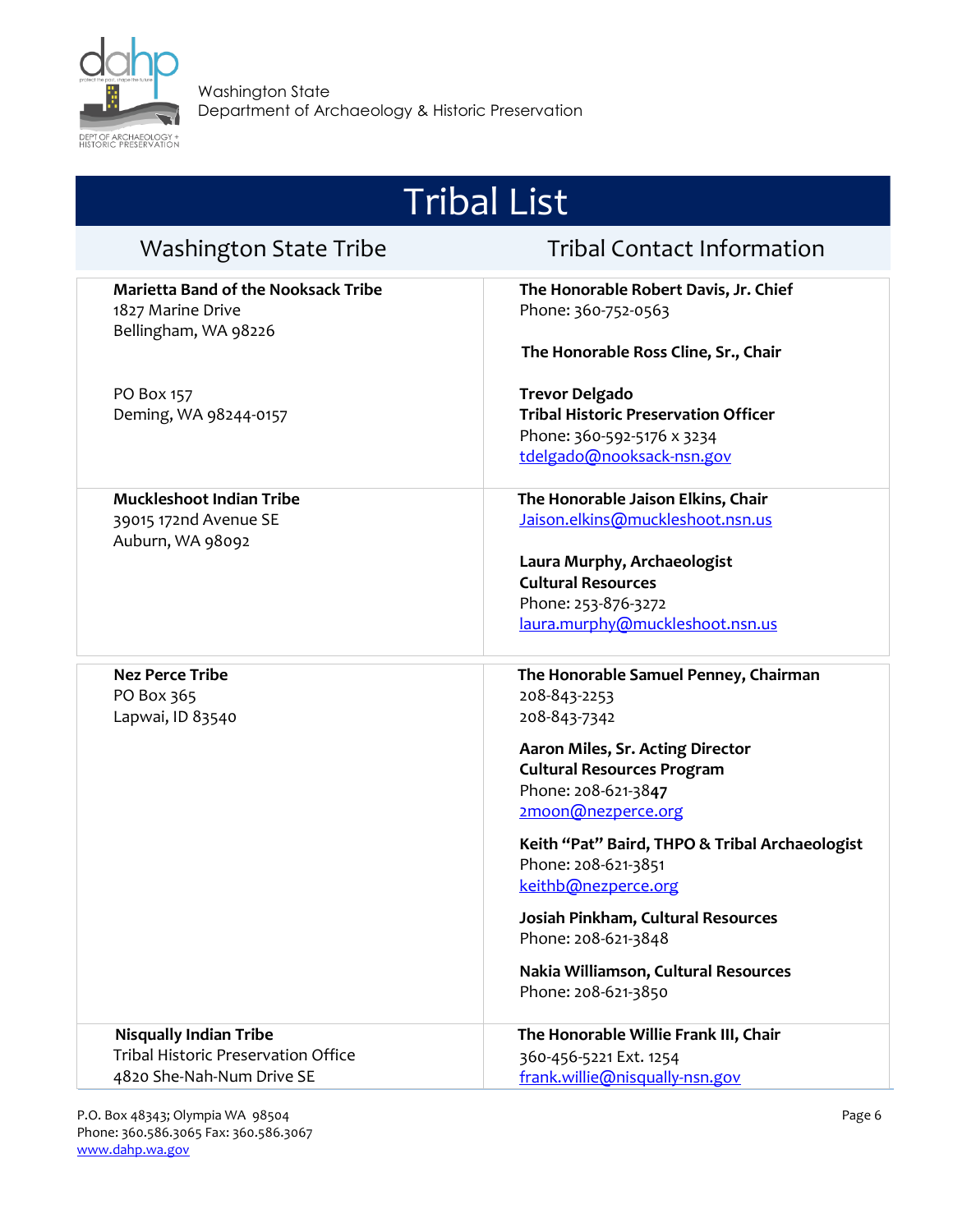

| <b>Washington State Tribe</b>                                                                     | <b>Tribal Contact Information</b>                                                                                                                                                                                                                                                                                                                                                                                                                                                           |
|---------------------------------------------------------------------------------------------------|---------------------------------------------------------------------------------------------------------------------------------------------------------------------------------------------------------------------------------------------------------------------------------------------------------------------------------------------------------------------------------------------------------------------------------------------------------------------------------------------|
| Olympia, WA 98513-9105<br>Phone: 360.456.5221                                                     | <b>Brad Beach</b><br><b>Tribal Historic Preservation Officer</b><br>Phone: 360-456-5221 ext 1277<br>Cell: 360-528-0680<br>beach.brad@nisqually-nsn.gov<br><b>Annette Bullchild, Director</b><br>Phone: 360-456-5221x1106<br>Bullchild.annette@nisqually-nsn.gov                                                                                                                                                                                                                             |
| Port Gamble S'Klallam Tribe<br>31912 Little Boston Road<br>Kingston, WA 98346<br>$(360)$ 297-2646 | The Honorable Jeromy Sullivan, Chair<br>Phone: (360) 297-2646<br>Misty Ives, Tribal Historic Preservation Officer<br>pgst-thpo@pgst.nsn.us<br>Phone: (360) 297-6359<br>Cell: (360) 516-0329                                                                                                                                                                                                                                                                                                 |
| <b>Puyallup Tribe of Indians</b><br>3009 East Portland Ave<br>Tacoma WA 98404<br>253-573-7800     | The Honorable Bill Sterud, Chair<br>bill.sterud@puyalluptribe-nsn.gov<br><b>Brandon Reynon, Cultural Resources</b><br>3009 East Portland Avenue<br>Tacoma, WA 98404<br>Phone: 253-573-7986<br>brandon.reynon@puyalluptribe-nsn.gov<br>Jeffrey Thomas, TFW Cultural Resources<br>6824 Pioneer Way<br>Puyallup, WA 98371<br>Phone: 253-680-5565<br>Cell: 253-405-7478<br>Jeffrey.thomas@puyalluptribe-nsn.gov<br>Jennifer Keating, Assistant THPO<br>Jennifer.M.Keating@puyalluptribe-nsn.gov |
|                                                                                                   |                                                                                                                                                                                                                                                                                                                                                                                                                                                                                             |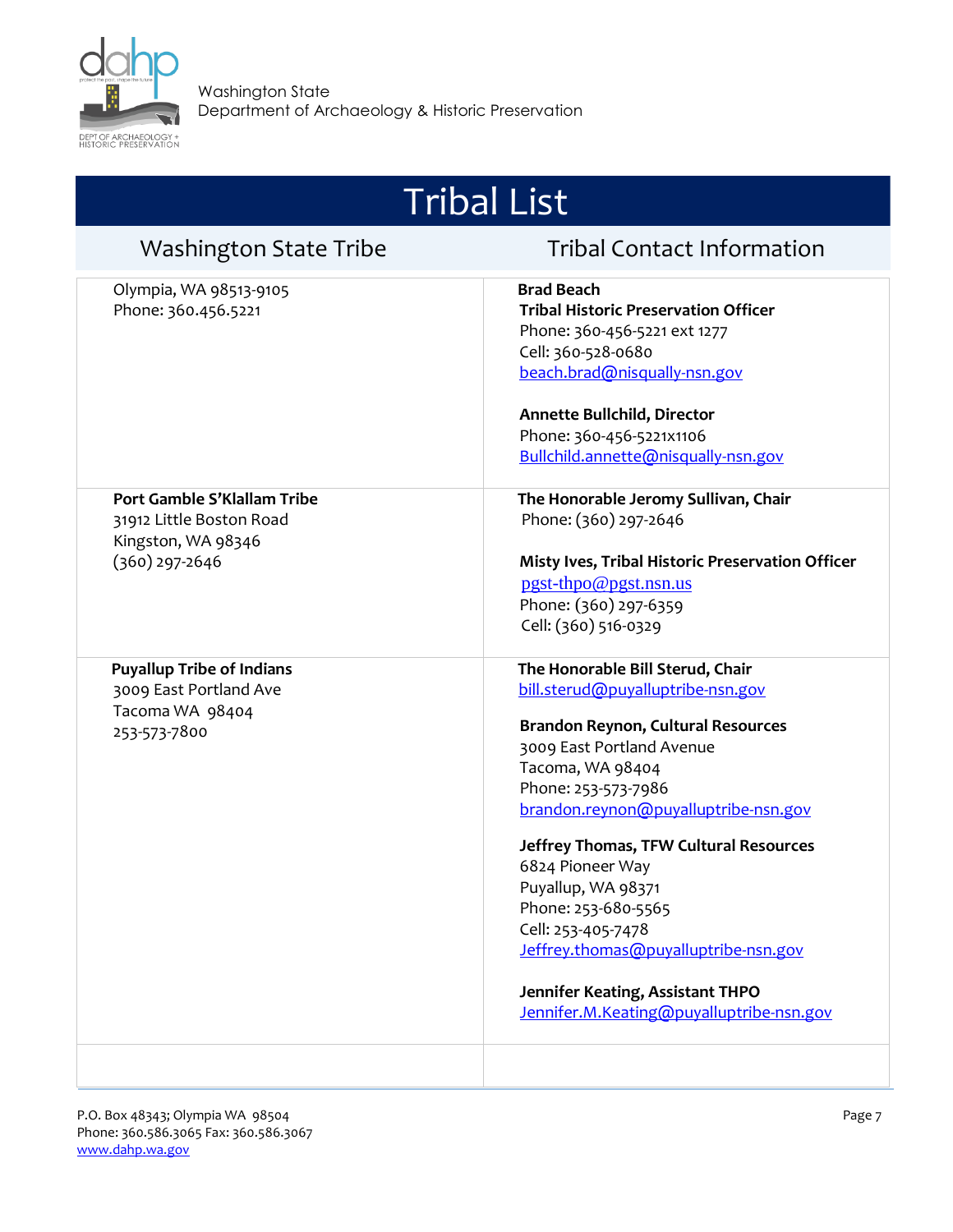

| <b>Washington State Tribe</b>                                     | <b>Tribal Contact Information</b>           |
|-------------------------------------------------------------------|---------------------------------------------|
| <b>Quileute Nation</b>                                            | The Honorable Doug Woodruff, Chair          |
| PO Box 279                                                        | Phone: 360-374-6163                         |
| La Push, WA 98350-0279                                            | doug.woodruff@quileutenation.org            |
| <b>Quinault Indian Nation</b>                                     | <b>President Guy Capoeman</b>               |
| 124 Aalis Drive, Building C<br>PO Box 189, Taholah, WA 98587-0189 | Guy.Capoeman@quinault.org                   |
| (360) 276-8211 ext 7309                                           | Dave Bingaman, Director                     |
|                                                                   | 360-276-8211 Ext:374                        |
|                                                                   | Fax: 276-4191                               |
|                                                                   | dbingaman@quinault.org                      |
|                                                                   | <b>Justine James</b>                        |
|                                                                   | <b>Cultural Resources</b>                   |
|                                                                   | Phone: 360-276-8215 ext. 520                |
|                                                                   | jjames@quinault.org                         |
|                                                                   | Naomi Brandenfels, Archaeologist            |
|                                                                   | Phone: 360.276.8211 x 7309                  |
|                                                                   | Cell: 503.351.9397                          |
|                                                                   | naomi.brandenfels@quinault.org              |
| <b>Samish Indian Nation</b>                                       | The Honorable Tom Wooten, Chair             |
| 2918 Commercial Ave.<br>Anacortes, WA 98221                       | Tomwooten@samishtribe.nsn.us                |
|                                                                   | <b>Jackie Ferry</b>                         |
|                                                                   | <b>Tribal Historic Preservation Officer</b> |
|                                                                   | Phone: 360-293-6404 ext. 126                |
|                                                                   | jferry@samishtribe.nsn.us                   |
| <b>Sauk-Suiattle Tribe</b>                                        | The Honorable Norma Joseph, Chair           |
| 5318 Chief Brown Lane                                             | nJoseph@sauk-suiattle.com                   |
| Darrington, WA 98241<br>Phone: 360-436-0333                       | Nino Malto, Vice Chair                      |
|                                                                   | nMaltos@sauk-suiattle.com                   |
|                                                                   |                                             |
|                                                                   | <b>Kevin Joseph</b>                         |
|                                                                   | <b>Tribal Historic Preservation Officer</b> |
|                                                                   | kJoseph@sauk-suiattle.com                   |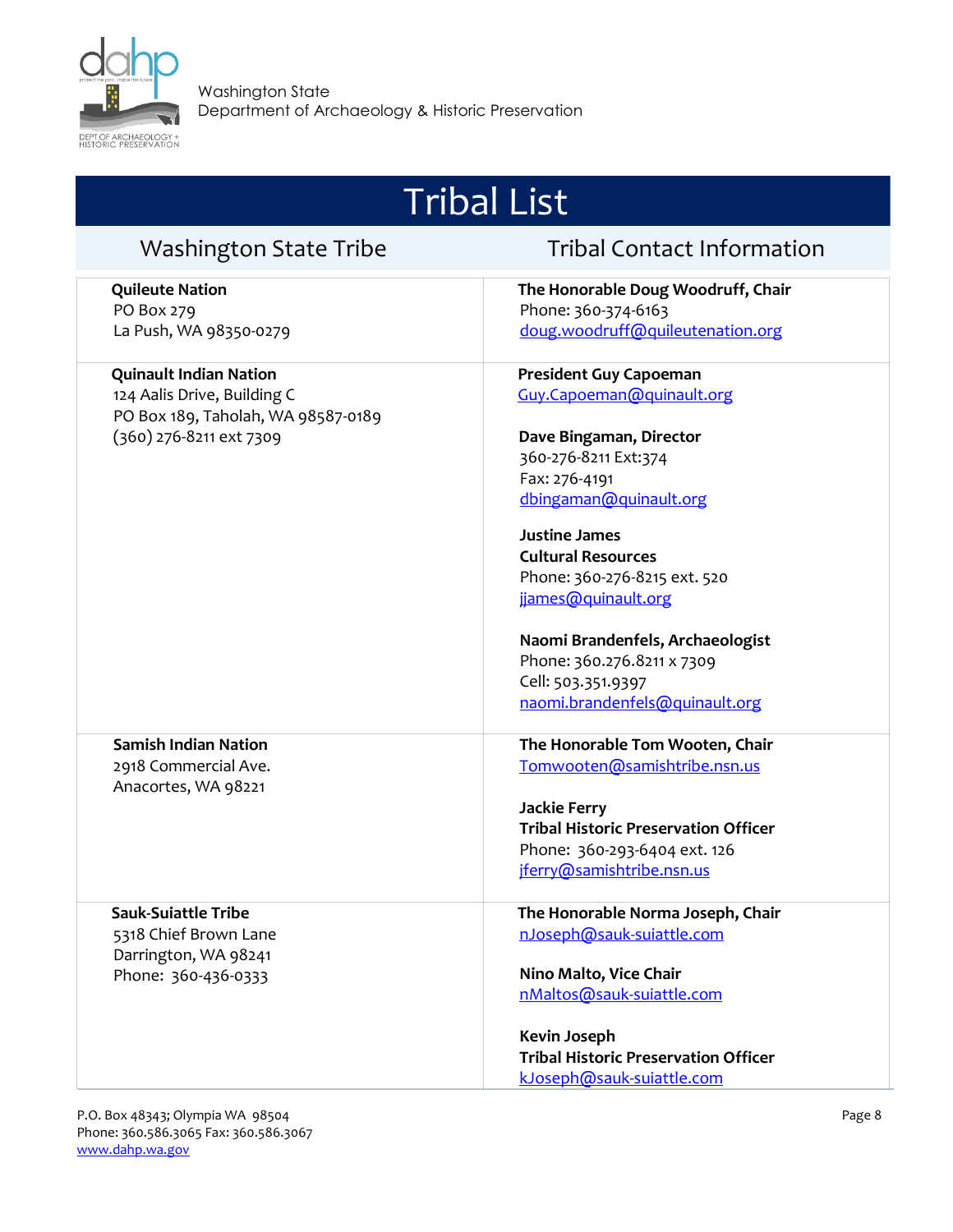

| <b>Tribal List</b>                                                                                 |                                                                                                                                                                                                                                                                                                                                        |  |
|----------------------------------------------------------------------------------------------------|----------------------------------------------------------------------------------------------------------------------------------------------------------------------------------------------------------------------------------------------------------------------------------------------------------------------------------------|--|
| <b>Washington State Tribe</b>                                                                      | <b>Tribal Contact Information</b>                                                                                                                                                                                                                                                                                                      |  |
|                                                                                                    | <b>Cultural Resources</b><br>thpo@sauk-suiattle.com                                                                                                                                                                                                                                                                                    |  |
| Shoalwater Bay Indian Tribe<br>PO Box 130<br>Tokeland, WA 98590                                    | The Honorable Charlene Nelson, Chair<br>cnelson@shoalwaterbay-nsn.gov<br><b>Earl Davis</b><br><b>Cultural Resources</b><br>Phone: 360-267-0731<br>edavis@shoalwaterbay-nsn.gov                                                                                                                                                         |  |
| <b>Skokomish Tribe</b><br>N 80 Tribal Center Road<br>Skokomish, WA 98584-9748                      | The Honorable Charles Miller, Chair<br>gmiller@skokomish.org<br><b>Kris Miller</b><br><b>Tribal Historic Preservation Officer</b><br>Phone: 360-426-4232 ext. 215<br>Shlanay1@skokomish.org                                                                                                                                            |  |
| <b>Snohomish Tribe</b><br>Snohomish Tribe of Indians<br>9792 Edmonds Way #267<br>Edmonds, WA 98020 | The Honorable Michael Evans, Chair<br>Phone: 425-671-1387<br>info@snohomishtribe.com                                                                                                                                                                                                                                                   |  |
| <b>Snoqualmie Indian Tribe</b><br>PO Box 969<br>Snoqualmie, WA 98065                               | The Honorable Robert de los Angeles<br>jolene@snoqualmietribe.us<br><b>Steven Mullen-Moses, Director</b><br>Archaeology and Historic Preservation<br>Phone: 425-292-0249x2010<br>Cell: 425-495-6097<br>steve@snoqualmietribe.us<br>Adam Osbekoff, Assistant Director<br>Archaeology & Historic Preservation<br>adam@snoqualmietribe.us |  |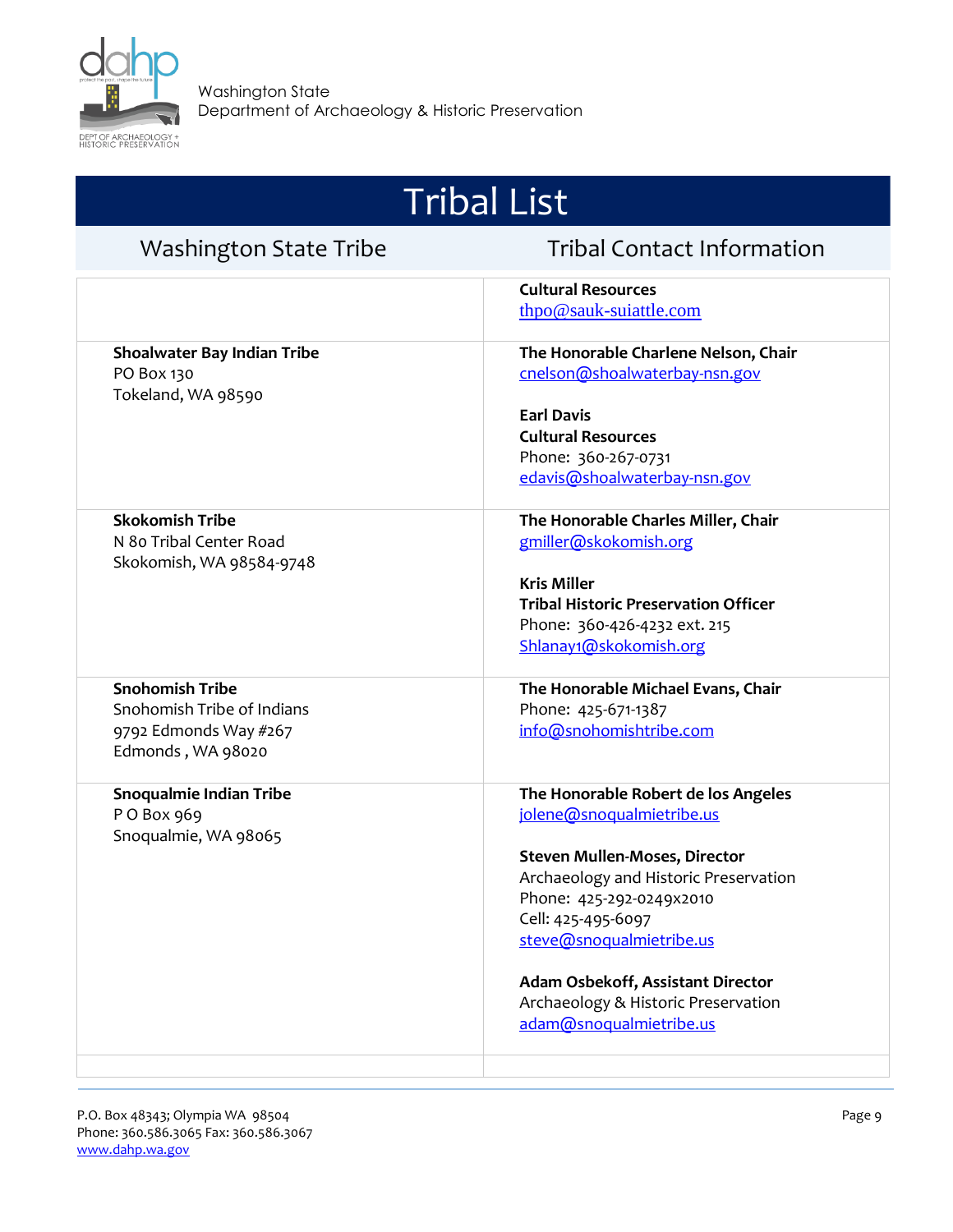

| <b>Washington State Tribe</b>                                                                              | <b>Tribal Contact Information</b>                                                                                                                                                                              |
|------------------------------------------------------------------------------------------------------------|----------------------------------------------------------------------------------------------------------------------------------------------------------------------------------------------------------------|
| <b>Spokane Tribe</b><br>PO Box 100<br>Wellpinit, WA 99040                                                  | The Honorable Carole Evans, Chair<br>carole@spokanetribe.com                                                                                                                                                   |
|                                                                                                            | <b>Randy Abrahamson</b><br><b>Tribal Historic Preservation Officer</b><br>Phone: 509-258-4315<br>randya@spokanetribe.com                                                                                       |
| <b>Squaxin Island Tribe</b><br>200 SE Billy Frank Jr. Way                                                  | The Kristopher Peters, Chair<br>kpeters@squaxin.us                                                                                                                                                             |
| Shelton, WA 98584-9200                                                                                     | Rhonda Foster, THPO<br>Phone: 360-432-3850<br>rfoster@squaxin.us<br>Shaun Dinubilo, Archaeologist<br><b>Cultural Resources Department</b><br>Phone: 360-432-3998<br>Cell: 360-870-6324<br>sdinubilo@squaxin.us |
| <b>Steilacoom Indian Tribe</b><br>1515 Lafayette St.<br>Steilacoom, WA 98388                               | The Honorable Danny K. Marshall, Chair<br>Phone: 253-584-6308<br>steilacoomtribe@msn.com                                                                                                                       |
| <b>Stillaguamish Tribe of Indians</b><br>3310 Smokey Point Drive<br>PO Box 277<br>Arlington, WA 98223-0277 | The Honorable Shawn Yanity, Chair<br>Phone: 360-652-7362 ext. 228<br>syanity@stillaguamish.com<br>Kerry Lyste, THPO, Cultural Resources<br>Phone: 360-652-7362 ext. 226<br>klyste@stillaguamish.com            |
| <b>Suquamish Tribe</b><br>PO Box 498<br>Suquamish, WA 98392-0498<br>Fax: 360.598.3135                      | The Honorable Leonard Forsman, Chair<br>Phone: 360.598.3311<br>Iforsman@suquamish.nsn.us                                                                                                                       |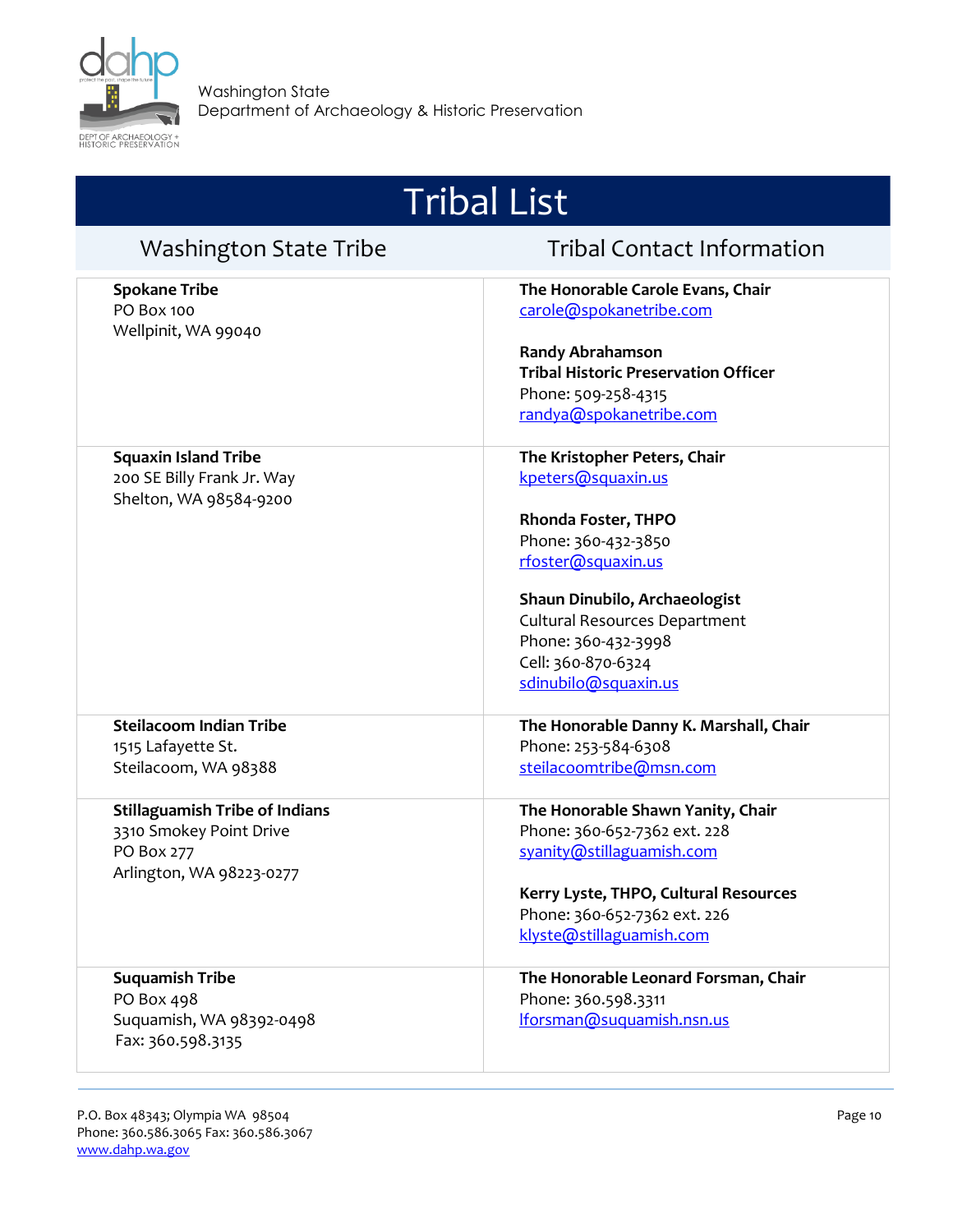

| <b>Tribal List</b>                                                                        |                                                                                                                                                                                                                        |  |
|-------------------------------------------------------------------------------------------|------------------------------------------------------------------------------------------------------------------------------------------------------------------------------------------------------------------------|--|
| <b>Washington State Tribe</b>                                                             | <b>Tribal Contact Information</b>                                                                                                                                                                                      |  |
|                                                                                           | Dennis Lewarch, THPO<br>Phone: 360.394.8529<br>dlewarch@Suquamish.nsn.us                                                                                                                                               |  |
| <b>Swinomish Indian Tribal Community</b><br>11430 Moorage Way<br>La Conner, WA 98257-8707 | The Honorable Steve Edwards, Chair<br>sedwards@swinomish.nsn.us                                                                                                                                                        |  |
|                                                                                           | Larry Campbell, THPO<br>Icampbell@swinomish.nsn.us                                                                                                                                                                     |  |
|                                                                                           | Josephine Jefferson, CR Technician<br><b>Cultural Resource Protection Office</b><br>Phone: 360-466-7352<br>jpeters@swinomish.nsn.us                                                                                    |  |
|                                                                                           | Theresa Trebon, Records Manager<br><b>Tribal Archivist</b><br>ttrebon@swinomish.nsn.us                                                                                                                                 |  |
| <b>Tulalip Tribes</b><br>6406 Marine Drive<br>Tulalip, WA 98271<br>360-716-4000           | The Honorable Teri Gobin, Chair<br><b>Tulalip Board of Directors</b><br>trgobin@tulaliptribes-nsn.gov                                                                                                                  |  |
|                                                                                           | <b>Richard Young, Cultural Resources</b><br>Hibulb Cultural Center & Natural History Preserve<br>6410 23rd Avenue NE<br>Tulalip, WA 98271<br>Phone: 360-716-2652<br>Cell: 425-239-0182<br>ryoung@tulaliptribes-nsn.gov |  |
|                                                                                           | <b>Tim Brewer</b><br>tbrewer@tulaliptribes-nsn.gov                                                                                                                                                                     |  |
|                                                                                           |                                                                                                                                                                                                                        |  |